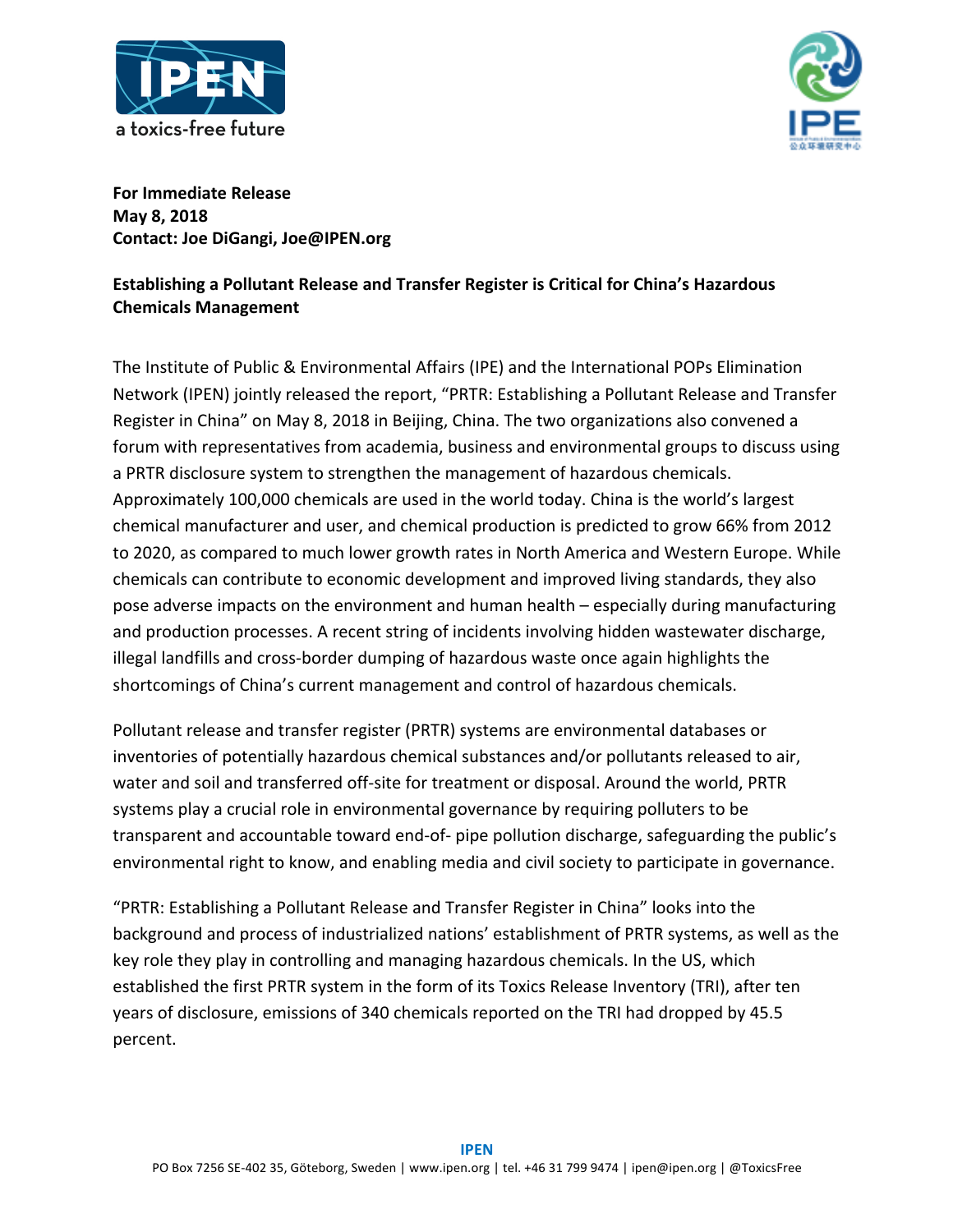



The report also introduces relevant multilateral initiatives, including the PRTR Protocol to the Aarhus Convention and the Strategic Approach to International Chemicals Management (SAICM).

The report shows that although China has made historical progress toward establishing a legislative basis for environmental information transparency, it continues to focus on conventional pollutants in its efforts to leverage information disclosure as a means of pollution control, and has yet to extend such efforts to persistent, bioaccumulative pollutants such as hazardous chemicals and toxic heavy metals. Only with the Measures on the Environmental Management and Registration of Hazardous Chemicals (Trial), which went into effect in 2013, did China begin to make requirements for enterprises to disclose information on the release and transfer of hazardous chemicals. However, since the main focus of management was more on general pollutants, the Measures – which were China's only piece of legislation with any form of a PRTR system - were never seriously implemented before they were annulled in July 2016. 

In recent years, chemical pollution issues have received more attention. China's  $13<sup>th</sup>$  Five-Year Plan for Eco-Environmental Protection set "strengthening risk control in heavy metals, hazardous waste, and toxic and hazardous chemicals" as one of four key tasks. 2015 amendments to China's Environmental Protection Law and the issuance of the accompanying Measures on Environmental Information Disclosure for Enterprises and Public Institutions require public disclosure of the "discharge concentration and volume" of characteristic pollutants. Amendments to China's Water Pollution Prevention and Control Law that went into effect in 2018 also clearly stipulate for enterprises to "disclose information on toxic and hazardous water pollutants." According to IPE's research, at present, some key pollutiondischarging entities are disclosing information about their characteristic pollutants and hazardous waste discharge, but comprehensive, complete public disclosure of release and transfer data on toxic and hazardous substances is not yet the norm.

The report introduces voluntary disclosure efforts undertaken by local departments and NGOs under the current lack of relevant legislation. In 2013, IPE developed a system for voluntarily reporting and disclosing PRTR information and began advocating for companies to disclose annual PRTR data for their suppliers in China.

According to an introduction by IPE Green Choice Outreach Director Kate Logan, Dell, Apple, Foxconn and other multinationals from the electronics industry have already incorporated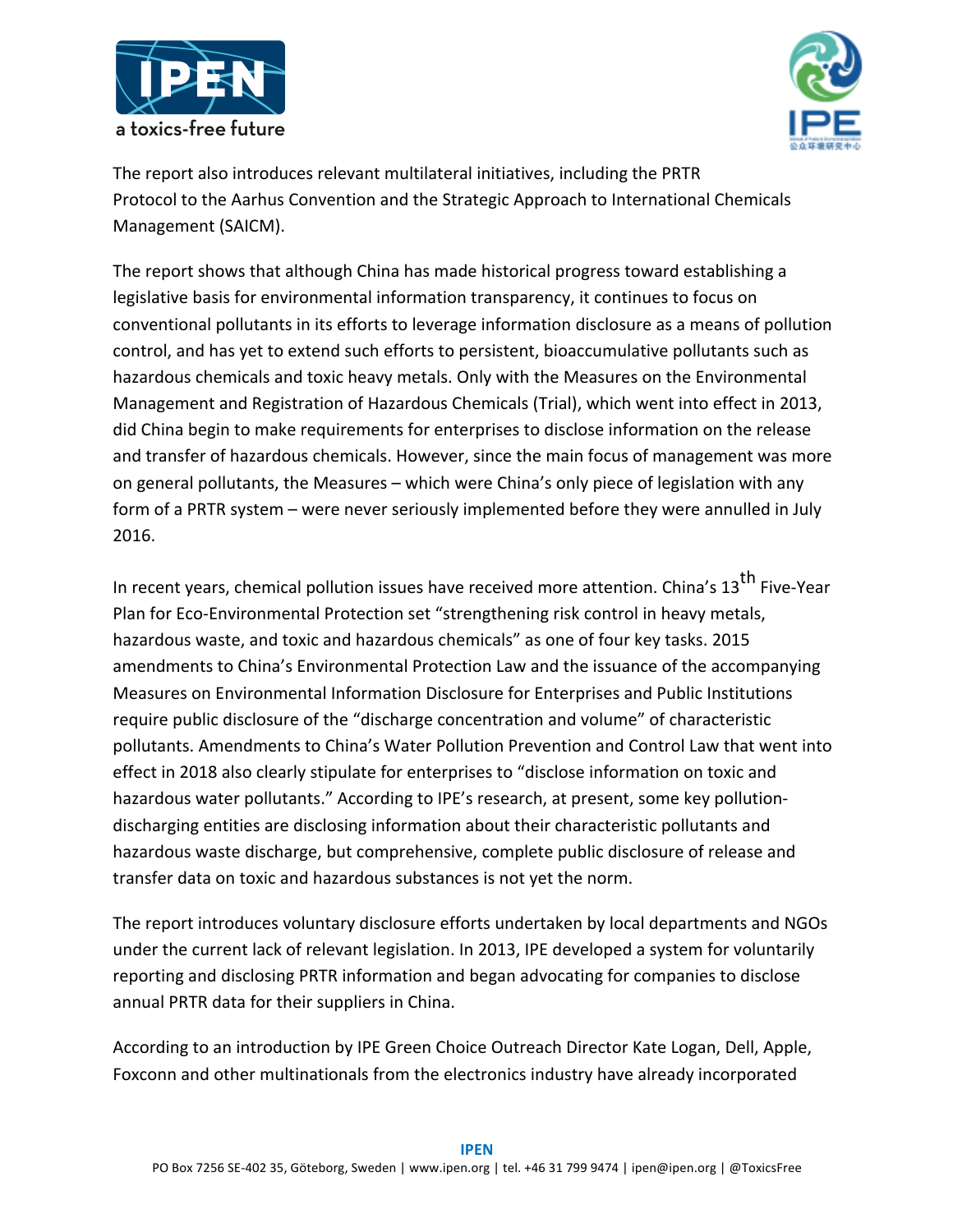



information disclosure into their supply chain management mechanisms, requiring raw materials and other high environmental impact suppliers to report and publish their annual PRTR data. Apart from the electronics industry, Adidas and other textile brands have also actively motivated PRTR data reporting and disclosure.

The report recommends to learn from the best practices of international experience and mechanisms developed in China, and to leverage strong legislation as support for establishing China's PRTR system. It recommends for government to add PRTR to the legislative agenda as soon as possible; for different subsets of the public to pay attention to the construction of a PRTR system; and especially for major international and domestic brands, as well as financial institutions, to adopt green procurement and green finance as means of promoting the implementation of relevant disclosure requirements in China's Environmental Protection Law and the Water Pollution Prevention and Control Law.

Dr. Joe DiGangi, Senior Science and Technical Advisor at IPEN – which has long been a participant in multilateral initiatives on hazardous chemicals – said, "More than 100 countries have agreed that hazardous chemicals in electronics is an issue of global concern under the Strategic Approach to International Chemicals Management (SAICM) and formulating and implementing PRTR is a key recommendation. IPE's advancement of PRTR supports SAICM implementation and sets the stage for a comprehensive mandatory system that requires polluters to be accountable."

IPE director Ma Jun believes that establishing a PRTR disclosure mechanism will provide a strong impetus for improving the control of hazardous chemicals in China. "According to international experience, PRTR systems not only allow media, environmental groups and the public to use disclosed information to pressure heavy polluting enterprises to reduce emissions; they also help the government more comprehensively and accurately grasp the state of corporate release and transfer of hazardous chemicals. Compared with traditional means of issuing more stringent standards, PRTR systems give companies the autonomy to voluntarily reduce their own emissions, allowing them to find more innovative, cost-effective solutions to achieve greater reductions of harmful substances with greater efficiency."

At the release conference, Lyse Jiangnan founder Fang Yingjun and China Zero Waste Alliance founder Dr. Mao Da both shared introductions to their findings from on-site investigations of hazardous chemicals pollution issues. NRDC Senior Attorney Wu Qi introduced the legal